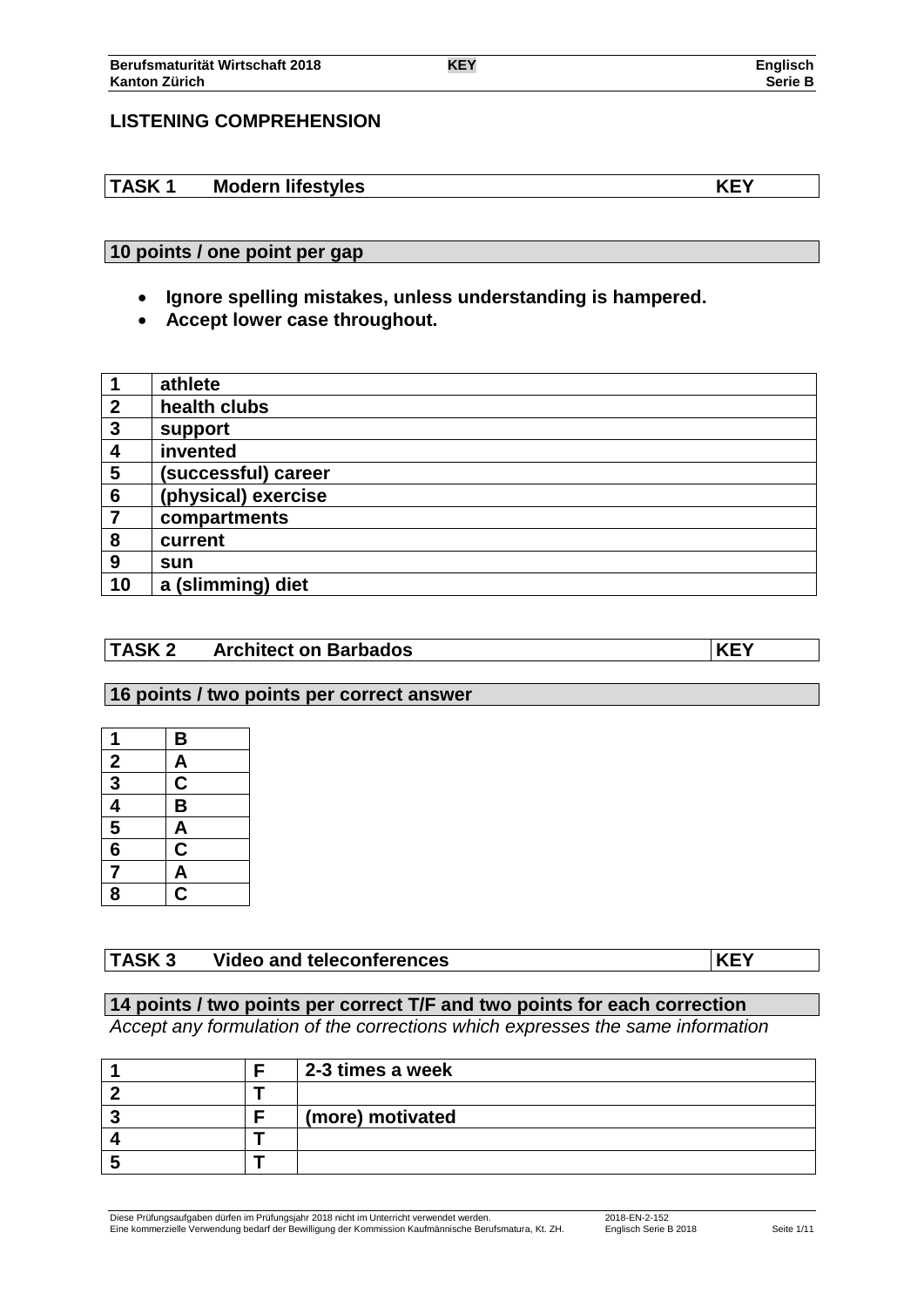| <b>TAPESCRIPT 1</b>           | <b>10 POINTS</b>                                                                                                                                                                                                                                                                                                                                                                                                                                                                                                                                                                                      |
|-------------------------------|-------------------------------------------------------------------------------------------------------------------------------------------------------------------------------------------------------------------------------------------------------------------------------------------------------------------------------------------------------------------------------------------------------------------------------------------------------------------------------------------------------------------------------------------------------------------------------------------------------|
|                               | <b>INSTRUCTIONS</b> This part of the examination consists of three different listening<br>comprehension tasks. There will be pauses before and after each task to<br>give you time to read the questions and to check your answers. You will<br>hear each task twice.                                                                                                                                                                                                                                                                                                                                 |
| TASK 1                        | <b>Modern lifestyles</b><br>In the first part of the test you will hear an introduction to a radio phone-in<br>programme about modern lifestyles.                                                                                                                                                                                                                                                                                                                                                                                                                                                     |
|                               | As you listen, fill in the gaps 1-10 in the notes below. In some gaps more<br>than one word is necessary for a complete answer.                                                                                                                                                                                                                                                                                                                                                                                                                                                                       |
|                               | You now have 90 seconds in which to look at TASK 1.                                                                                                                                                                                                                                                                                                                                                                                                                                                                                                                                                   |
| (allow 90 sec)                | Ready?                                                                                                                                                                                                                                                                                                                                                                                                                                                                                                                                                                                                |
| Speaker:                      | Good afternoon and welcome to our programme 'Modern Lifestyles'. Regular<br>listeners will remember the Health and Diet programme we broadcast earlier in<br>the year featuring Neal Marsh, an Australian accountant turned record-breaking<br>athlete. Neal's now Managing Director of the five successful Health Clubs in<br>London and he's a firm believer in being positive about life.                                                                                                                                                                                                          |
|                               | His philosophy is that, in order to have a healthy and fulfilled life (which he<br>obviously felt being an accountant, even in Australia, didn't offer him!), you have<br>to enjoy everything you do. He promotes a healthy diet and exercise in order to<br>support one's work, family and social life. With this in mind he invented the<br>method called 'Total Living'. It certainly served him well during his <b>successful</b><br>$\overline{\text{career}}$ as an athlete – and it's an obvious feature of the health clubs Neal runs in<br>the city – but he believes it can help everybody. |
|                               | His latest project is a book he's just written, which is a guide to how physical<br>exercise can improve a timetable already filled with a stressful job and hectic<br>social life. As the term 'Total Living' implies, we should see our lives as a whole,<br>not in isolated <b>compartments</b> – and this means integrating all the different<br>aspects of our lives. Neal thinks that too often we don't build in time for what we<br>need most - in this case, physical exercise!                                                                                                              |
|                               | You may think that combining work, play and exercise sounds daunting, but<br>Neal also argues very much against some current health trends; for example,<br>assuring us that the sun is beneficial and not the danger to our health and long<br>life which the anti-sun lobby would have us believe! And then, there's dieting.<br>How many of you can honestly say you've never considered going on a diet? If<br>you talk to Neal, he will insist that you should avoid slimming diets at all costs.                                                                                                |
|                               | Well, we're fortunate to have Neal back in the studio with us today and he's<br>going to answer some of your questions during the next half an hour or so but                                                                                                                                                                                                                                                                                                                                                                                                                                         |
| (Monologue 344 words)         | before                                                                                                                                                                                                                                                                                                                                                                                                                                                                                                                                                                                                |
| <b>After first listening</b>  | Now listen again and check your answers.                                                                                                                                                                                                                                                                                                                                                                                                                                                                                                                                                              |
|                               | Ready?                                                                                                                                                                                                                                                                                                                                                                                                                                                                                                                                                                                                |
| <b>After second listening</b> | This is the end of TASK 1.                                                                                                                                                                                                                                                                                                                                                                                                                                                                                                                                                                            |
| After 30 seconds              | You now have thirty seconds to check your answers.<br>Now turn to TASK 2.                                                                                                                                                                                                                                                                                                                                                                                                                                                                                                                             |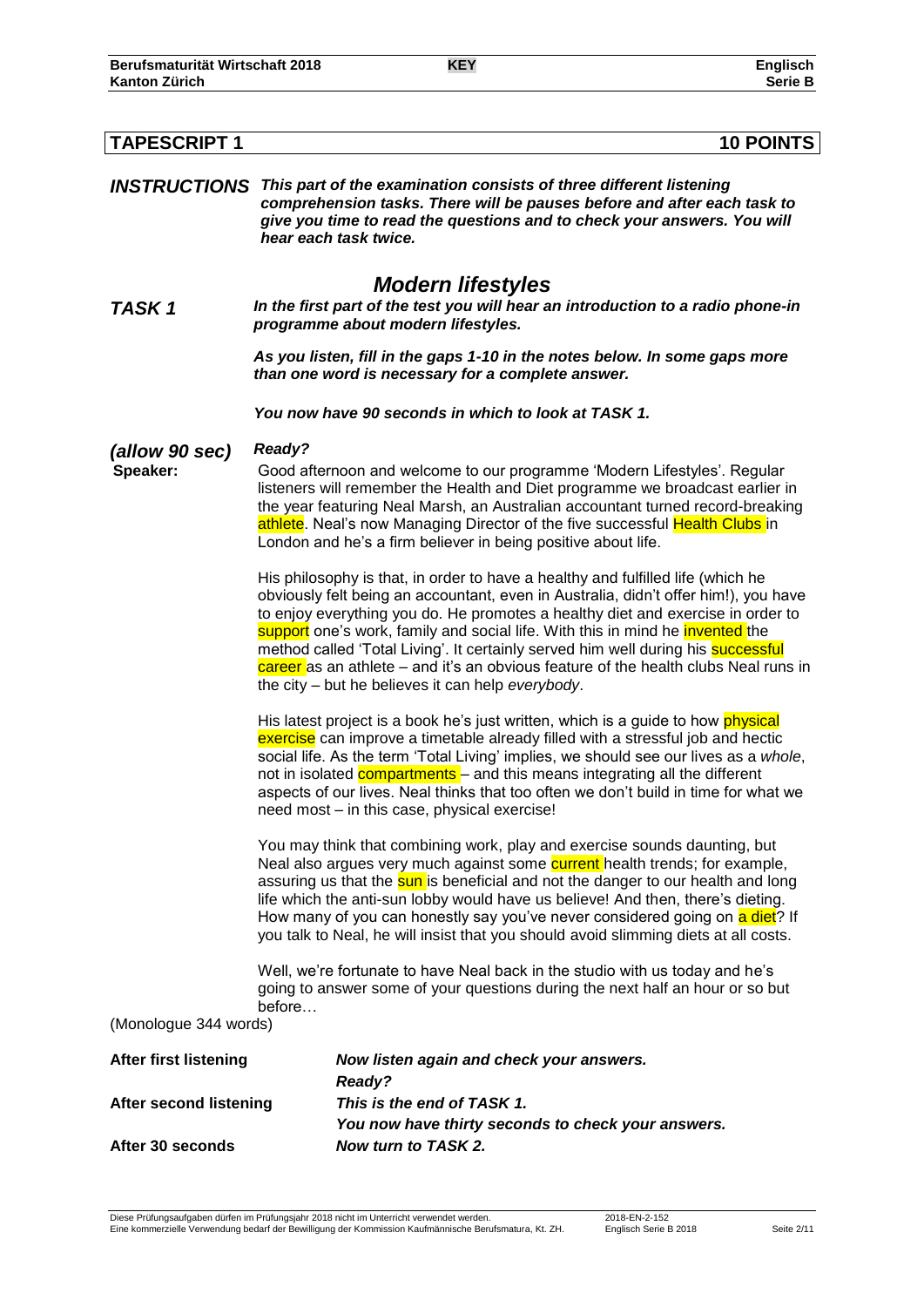|                    | <b>Architect on Barbados</b>                                                                                                                                                                                                                                                                                                                                                                                                                                                                                                                                                                                                                                                                                            |
|--------------------|-------------------------------------------------------------------------------------------------------------------------------------------------------------------------------------------------------------------------------------------------------------------------------------------------------------------------------------------------------------------------------------------------------------------------------------------------------------------------------------------------------------------------------------------------------------------------------------------------------------------------------------------------------------------------------------------------------------------------|
| TASK 2             | In the second part of the test you will hear an interview with an architect on<br>Barbados.                                                                                                                                                                                                                                                                                                                                                                                                                                                                                                                                                                                                                             |
|                    | For questions 1-10, mark the best answer, A, B, or C.                                                                                                                                                                                                                                                                                                                                                                                                                                                                                                                                                                                                                                                                   |
|                    | You now have 90 seconds in which to look at TASK 2.                                                                                                                                                                                                                                                                                                                                                                                                                                                                                                                                                                                                                                                                     |
| (allow 90 sec)     | Ready?                                                                                                                                                                                                                                                                                                                                                                                                                                                                                                                                                                                                                                                                                                                  |
| <b>Interviewer</b> | We've invited Craig Howard, an architect who designs luxury apartments and<br>hotels in Barbados. He was born and educated in England, but moved to<br>Barbados 20 years ago to work for another architect. He ended up staying and<br>setting up his own practice. Craig, could you describe a typical working day for<br>us?                                                                                                                                                                                                                                                                                                                                                                                          |
| Craig              | Sure! I usually get up at 6.30 in the morning and make some coffee while<br>catching the news headlines on television. After that I switch on my laptop. We<br>have clients in different time zones, in places like Dubai, France or Germany, so I<br>always receive emails overnight. The building industry starts early, and I'm<br>usually on one of our sites by 7.30. Barbados might be a small place, but I do a<br>lot of driving, visiting sites all over the island. It can take me up to an hour to get<br>to the first site, followed by a meeting in a hot cabin dealing with any issues. I'll<br>put on my hard hat, climb across the scaffolding and check that everything is<br>going according to plan. |
| Interviewer:       | Do you work mostly alone?                                                                                                                                                                                                                                                                                                                                                                                                                                                                                                                                                                                                                                                                                               |
| Craig              | I manage the company on my own, but it's been so successful that <b>I usually have</b><br>four or five architects in the office to make sure we don't have to turn down any<br>customers. Often we also have consultants visiting. We might have an interior<br>designer from America, a kitchen designer from London, a lighting designer from<br>Australia, another furniture specialist from Thailand. We all come together to<br>create these special properties. These projects can go on for anything up to 18<br>months, so we become very close as a team.                                                                                                                                                      |
| <b>Interviewer</b> | What do you like the most about your job?                                                                                                                                                                                                                                                                                                                                                                                                                                                                                                                                                                                                                                                                               |
| Craig              | Although I spend a lot of time coordinating all the people involved in different<br>projects, I still enjoy creating. It's part of me, part of my make-up. Sometimes I'll<br>sit late at night and carry on designing. If there's something on my mind that I<br>want to get on paper – and I mean on paper, not on tablet – then I'll carry on<br>working on it. I'm passionate about pens and pencils, because they are tools I<br>was brought up with, and it's how I learned. Even to this day, I use the pen on my<br>tablet. I notice that the younger generation uses the keyboard and the mouse<br>and so on.                                                                                                   |
| <b>Interviewer</b> | And what do you find the most challenging?                                                                                                                                                                                                                                                                                                                                                                                                                                                                                                                                                                                                                                                                              |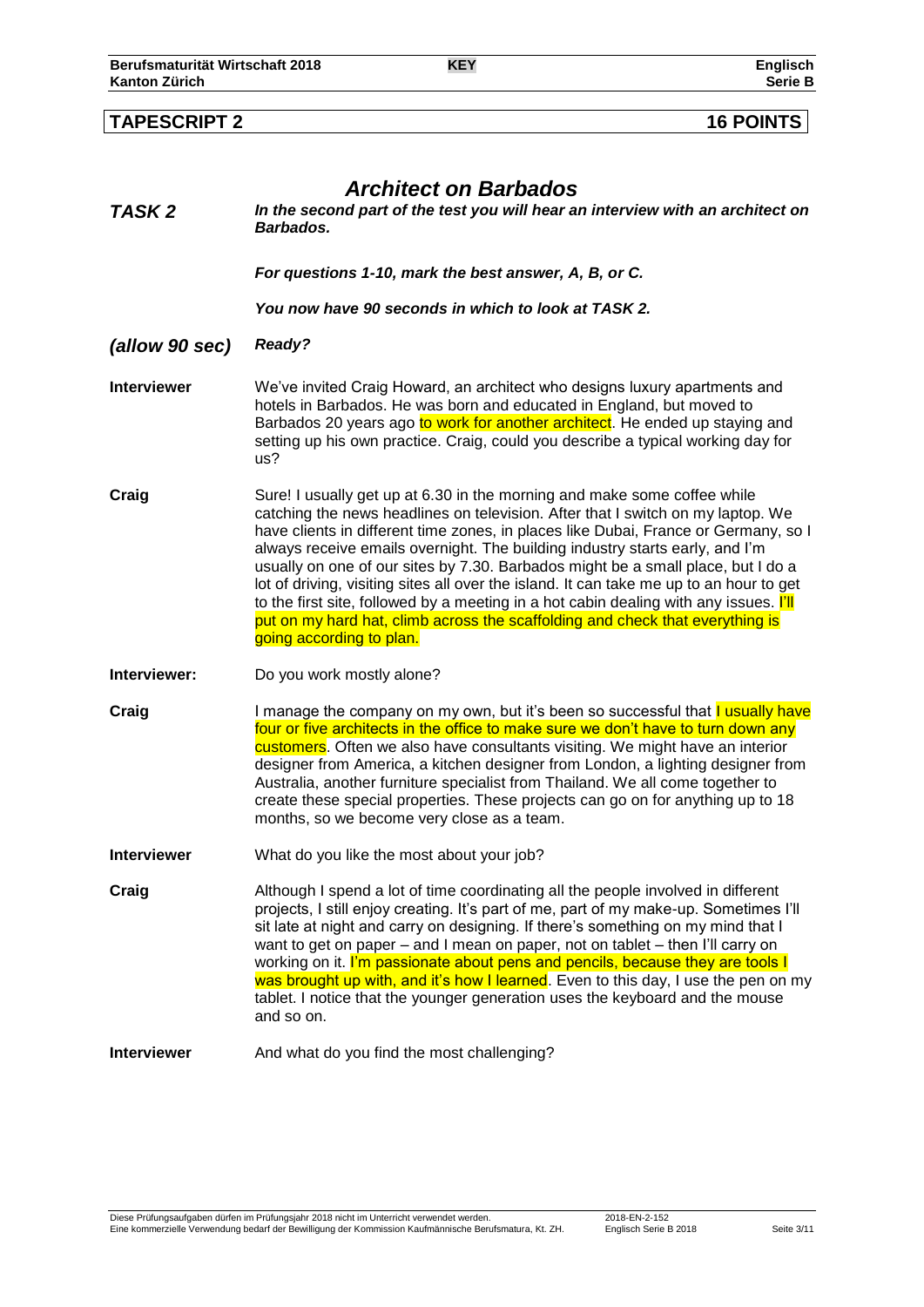| Berufsmaturität Wirtschaft 2018<br><b>Kanton Zürich</b>       |                                                                                                                                                                                                                                                                                                                                                                                                                                                                  | <b>KEY</b>                                                                                                                                                                                                                                                                                                                                                                                                                                                                                                           | <b>Englisch</b><br>Serie B |
|---------------------------------------------------------------|------------------------------------------------------------------------------------------------------------------------------------------------------------------------------------------------------------------------------------------------------------------------------------------------------------------------------------------------------------------------------------------------------------------------------------------------------------------|----------------------------------------------------------------------------------------------------------------------------------------------------------------------------------------------------------------------------------------------------------------------------------------------------------------------------------------------------------------------------------------------------------------------------------------------------------------------------------------------------------------------|----------------------------|
| Craig                                                         |                                                                                                                                                                                                                                                                                                                                                                                                                                                                  | You're always thinking on your feet. Sometimes, the client changes his mind<br>halfway through the project, which is the nightmare of all architects. If that<br>happens, you must quickly redesign and reissue drawings because the<br>completion date stays the same. You just have to adapt. We're used to it. We've<br>worked like that for years.                                                                                                                                                               |                            |
| <b>Interviewer</b>                                            |                                                                                                                                                                                                                                                                                                                                                                                                                                                                  | It sounds like your days are very busy!                                                                                                                                                                                                                                                                                                                                                                                                                                                                              |                            |
| Craig                                                         |                                                                                                                                                                                                                                                                                                                                                                                                                                                                  | They are. I also often miss lunch, simply because I have to drive across the<br>island to get to the office. If I'm visiting a hotel that is fully operational, they might<br>offer me something. Otherwise, it could be a sandwich in my hand any time<br>between 12.30 and 3 in the afternoon. With the faster pace of life these days, I<br>find lunch has become very unimportant. Many years ago, I would spend time<br>over it. But now, I tend to say: "I'll just skip it and have a nice meal this evening." |                            |
| <b>Interviewer</b>                                            |                                                                                                                                                                                                                                                                                                                                                                                                                                                                  | When do you get home in the evening?                                                                                                                                                                                                                                                                                                                                                                                                                                                                                 |                            |
| Craig                                                         |                                                                                                                                                                                                                                                                                                                                                                                                                                                                  | We're working on about 12 different projects right now, and they're all at various<br>stages. The staff will start to disappear around 5 p.m., but there are always one<br>or two of us here later on. I keep going with black tea. I have a cupboard full of<br>different teas. I like the ritual of making it myself. I try to find some time to do<br>design work, that's why I usually go on until about 8 in the evening. Then, it takes<br>me about half an hour to reach my home in the south of the island.  |                            |
| Interviewer:                                                  |                                                                                                                                                                                                                                                                                                                                                                                                                                                                  | Your work sounds very fulfilling. Do you even have time for any other interests?                                                                                                                                                                                                                                                                                                                                                                                                                                     |                            |
| Craig                                                         | Having designed so many kitchens and worked with so many different chefs, I've<br>developed an interest in cooking. It's relaxing and allows me to concentrate on<br>something different. It's such an all-consuming job, you're never really away from<br>it and it really helps me to switch off for an hour or two. I always try to take some<br>time at the end of a long day to prepare some dinner, usually something like fish<br>and steamed vegetables. |                                                                                                                                                                                                                                                                                                                                                                                                                                                                                                                      |                            |
| <b>Interviewer</b>                                            |                                                                                                                                                                                                                                                                                                                                                                                                                                                                  | Thank you very much for your time!                                                                                                                                                                                                                                                                                                                                                                                                                                                                                   |                            |
| (Dialogue 775 words)                                          |                                                                                                                                                                                                                                                                                                                                                                                                                                                                  |                                                                                                                                                                                                                                                                                                                                                                                                                                                                                                                      |                            |
| <b>After first listening</b><br><b>After second listening</b> |                                                                                                                                                                                                                                                                                                                                                                                                                                                                  | Now listen again and check your answers.<br>Ready?<br>This is the end of TASK 2.<br>Now turn to TASK 3.                                                                                                                                                                                                                                                                                                                                                                                                              |                            |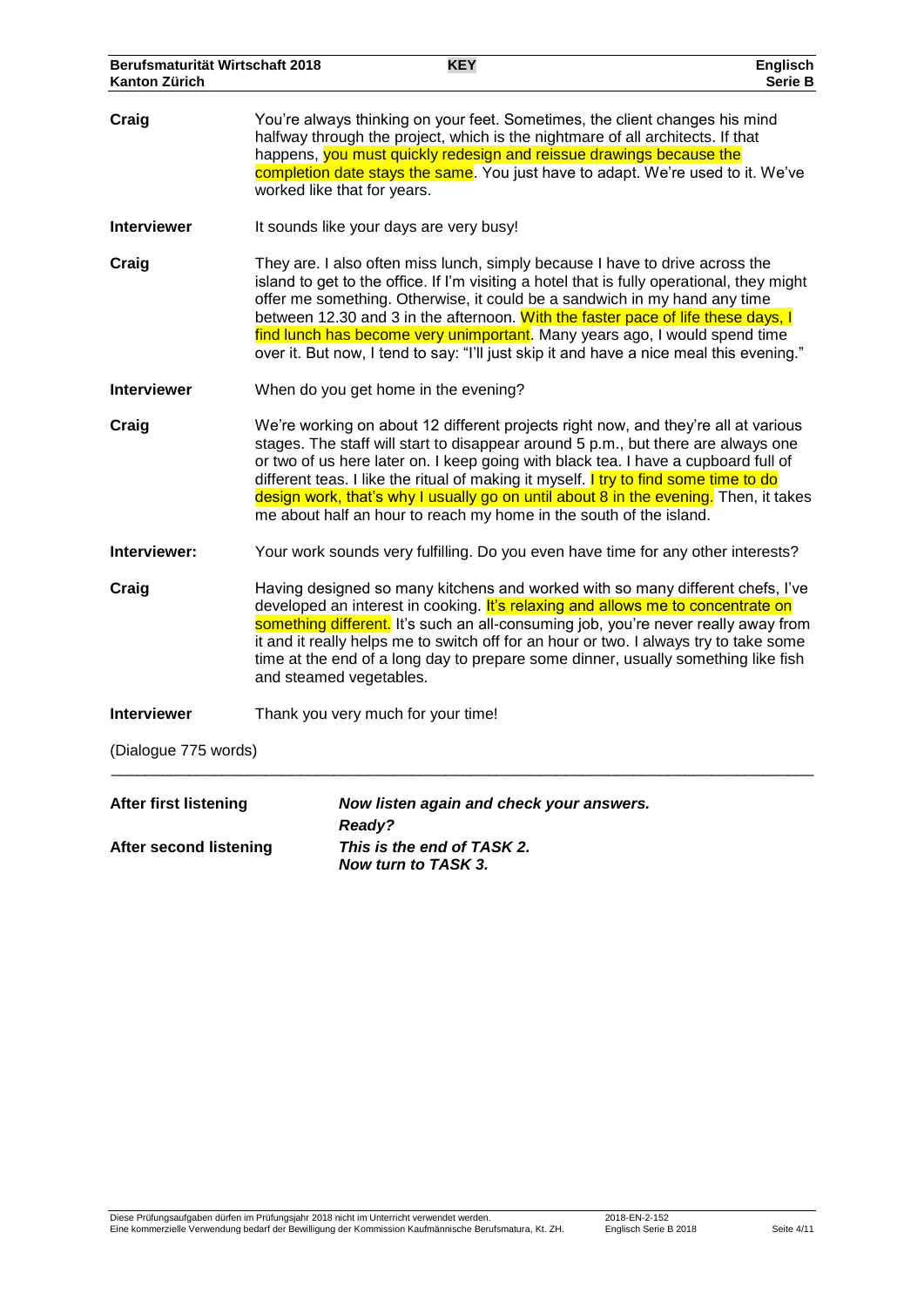# **TAPESCRIPT 3 14 POINTS** *Video and teleconferences*

| TASK 3             | video and teleconferences<br>In the third part of the test you will hear an interview with a communication<br>consultant who talks about video and teleconferences.                                                                                                                                                                                                                                                                                                                                                                                                                                                                                                                                                                                                                                                                                                                             |  |  |
|--------------------|-------------------------------------------------------------------------------------------------------------------------------------------------------------------------------------------------------------------------------------------------------------------------------------------------------------------------------------------------------------------------------------------------------------------------------------------------------------------------------------------------------------------------------------------------------------------------------------------------------------------------------------------------------------------------------------------------------------------------------------------------------------------------------------------------------------------------------------------------------------------------------------------------|--|--|
|                    | For questions 1-5, decide whether the statements are true or false. Correct<br>the false ones, using up to five key words.                                                                                                                                                                                                                                                                                                                                                                                                                                                                                                                                                                                                                                                                                                                                                                      |  |  |
|                    | You now have 30 seconds in which to look at TASK 3.                                                                                                                                                                                                                                                                                                                                                                                                                                                                                                                                                                                                                                                                                                                                                                                                                                             |  |  |
| (allow 30 sec)     | <b>Ready?</b>                                                                                                                                                                                                                                                                                                                                                                                                                                                                                                                                                                                                                                                                                                                                                                                                                                                                                   |  |  |
| <b>Interviewer</b> | Carolyn, what's the area you are talking about today?                                                                                                                                                                                                                                                                                                                                                                                                                                                                                                                                                                                                                                                                                                                                                                                                                                           |  |  |
| Carolyn            | Video and teleconferencing are a really important part of my work. Nearly every<br>day, I run or take part in a telephone conference, and <b>I run videoconferences two</b><br>or three times a week. I'm constantly thinking about how I can improve my<br>remote conferencing skills.                                                                                                                                                                                                                                                                                                                                                                                                                                                                                                                                                                                                         |  |  |
| <b>Interviewer</b> | What are some of the problems you face when remote conferencing?                                                                                                                                                                                                                                                                                                                                                                                                                                                                                                                                                                                                                                                                                                                                                                                                                                |  |  |
| Carolyn            | Telephone conferences make it harder to involve people because you cannot<br>see people's faces and body language. Often, some participants take over and<br>others stay silent. However, if videoconferencing is not available, for example<br>because people are travelling, it might remain the only option. One way to help<br>with that is to try involving people right from the beginning. After the first open<br>discussion, go round the group one-by-one and ask for their opinion. It's also a<br>good idea to check on what people are thinking or how they are feeling during<br>the conference and not just at a feedback session at the end.                                                                                                                                                                                                                                    |  |  |
| <b>Interviewer</b> | What else is important for a successful videoconference?                                                                                                                                                                                                                                                                                                                                                                                                                                                                                                                                                                                                                                                                                                                                                                                                                                        |  |  |
| Carolyn            | I think it's important to start the conference with a statement clearly defining the<br>goal or goals of the meeting. I find this helps to focus the discussions and it<br>motivates people to take part. In fact, I wouldn't just set a general goal at the<br>start, but I would do the same for every item during the discussion. Then you<br>have a better chance of getting people to keep to the point.                                                                                                                                                                                                                                                                                                                                                                                                                                                                                   |  |  |
| <b>Interviewer</b> | Have you got any tips for international video and teleconferences?                                                                                                                                                                                                                                                                                                                                                                                                                                                                                                                                                                                                                                                                                                                                                                                                                              |  |  |
| Carolyn            | When you are working cross-culturally, you need to keep the language simple<br>because different language levels can be a real problem. So, it helps if the<br>person running the conference summarizes the discussion at regular intervals. In<br>my experience, this is not done frequently enough during discussions or<br>meetings in general. When there are groups of people with the same native<br>language, I sometimes ask them to discuss a complicated issue in their own<br>language so that any misunderstandings can be sorted out. It can also be helpful<br>to give pairs or small groups discussion tasks. They could log out of the<br>conference call and then call each other separately for, say, ten minutes. Then<br>they log back in and report. That can sometimes solve language-level difficulties<br>and give silent participants a chance to say what they think. |  |  |
| <b>Interviewer</b> | Thank you very much, I'm sure your advice will be useful to quite a few of our<br>listeners who take part in conference calls.                                                                                                                                                                                                                                                                                                                                                                                                                                                                                                                                                                                                                                                                                                                                                                  |  |  |

(Dialogue 421 words)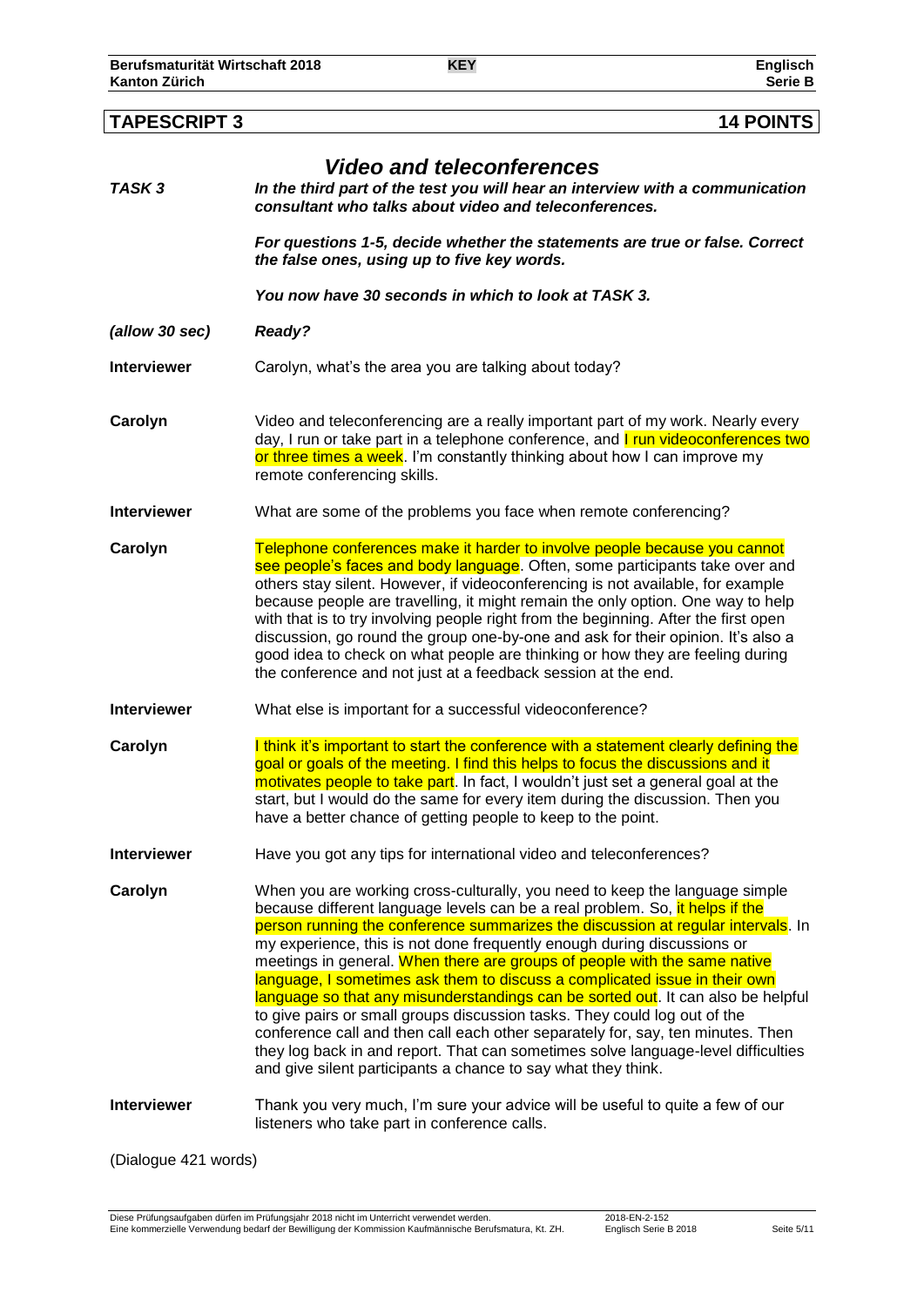| Berufsmaturität Wirtschaft 2018<br>Kanton Zürich | <b>KEY</b>                                                                                    | <b>Englisch</b><br>Serie B |
|--------------------------------------------------|-----------------------------------------------------------------------------------------------|----------------------------|
| After first listening                            | Now listen again and check your answers.<br>Ready?                                            |                            |
| After second listening                           | This is the end of TASK 3.<br>You now have two minutes to check your answers.                 |                            |
| After 2 minutes                                  | This is the end of the listening comprehension test.<br>Stop writing and hand in your papers. |                            |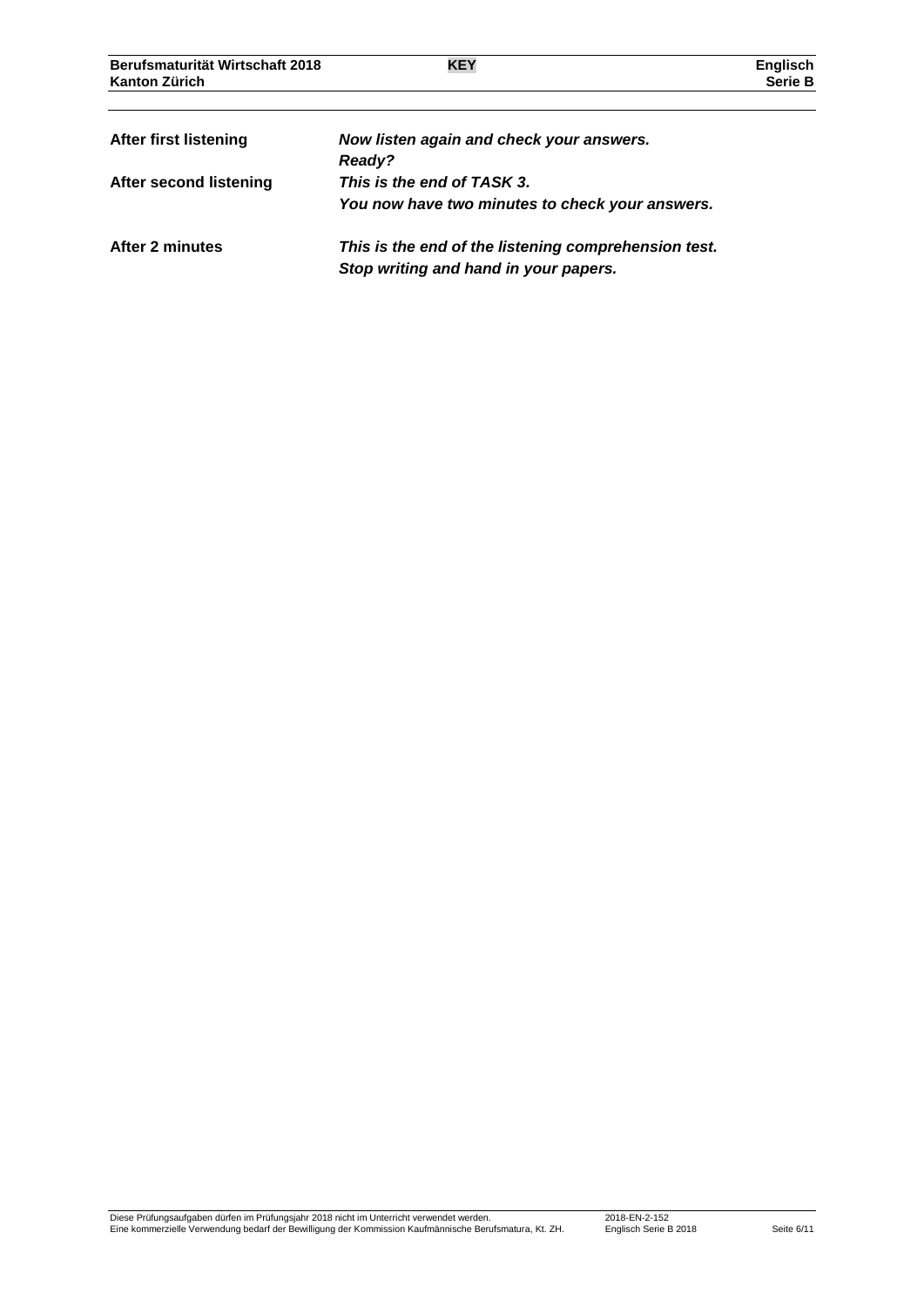| Berufsmaturität Wirtschaft 2018 | <b>KEY</b> | Englisch       |
|---------------------------------|------------|----------------|
| <b>Kanton Zürich</b>            |            | <b>Serie B</b> |

# **READING COMPREHENSION KEY**

**TASK 1 14 POINTS**

| <b>TASK1</b> | <b>14 POINTS</b> |
|--------------|------------------|
|              | (1 point each)   |
|              |                  |

# **Rural Businesses**

| $\overline{1}$ | D            | comes from deals with Australia.                                            |
|----------------|--------------|-----------------------------------------------------------------------------|
| $\overline{2}$ | B            | I enjoy being independent/working alone.                                    |
| $\mathbf{3}$   | D            | I enjoy being able to work when I want to. (general impression)             |
| $\overline{4}$ | D            | I have to take calls at odd hours.                                          |
| $5\phantom{1}$ | $\mathsf{C}$ | because of the decline in the economy.                                      |
| 6              | C            | I used to manage six full-time curtain makers.                              |
| 7              | E            | I don't cook now, as I run the commercial side.                             |
| 8              | B            | My business comes completely by word of mouth.                              |
| 9              | A            | I needed a huge amount of money and things were difficult at the beginning. |
| 10             | E            | because we didn't have a large amount of money to set it up with.           |
| 11             | A            | people from the area tend to collect it from us.                            |
| 12             | $\mathsf{C}$ | But I had to sack them                                                      |
| 13             | B            | People send work down from London as I am cheaper than other artists.       |
| 14             | C            | I have to be prepared to cut my prices when it's necessary                  |

| <b>TASK2</b> | <b>16 POINTS</b> |  |
|--------------|------------------|--|
|              |                  |  |

# **The Perfect Woman**

| 15 | A | was afraid they would laugh if they knew.                               |
|----|---|-------------------------------------------------------------------------|
| 16 | B | And then, believe it or not, one day I found I was indeed rich. My aunt |
| 17 | A | the whole of paragraph 2                                                |
| 18 | C | you can guess what happened.                                            |
| 19 | A | is surprising and unusual.                                              |
| 20 | B | A perfect table for a perfect woman.                                    |
| 21 | A | fully prepared for the evening.                                         |
| 22 |   | ironic                                                                  |

Diese Prüfungsaufgaben dürfen im Prüfungsjahr 2018 nicht im Unterricht verwendet werden. 2018-EN-2-152 Eine kommerzielle Verwendung bedarf der Bewilligung der Kommission Kaufmännische Berufsmatura, Kt. ZH. Englisch Serie B 2018 Seite 7/11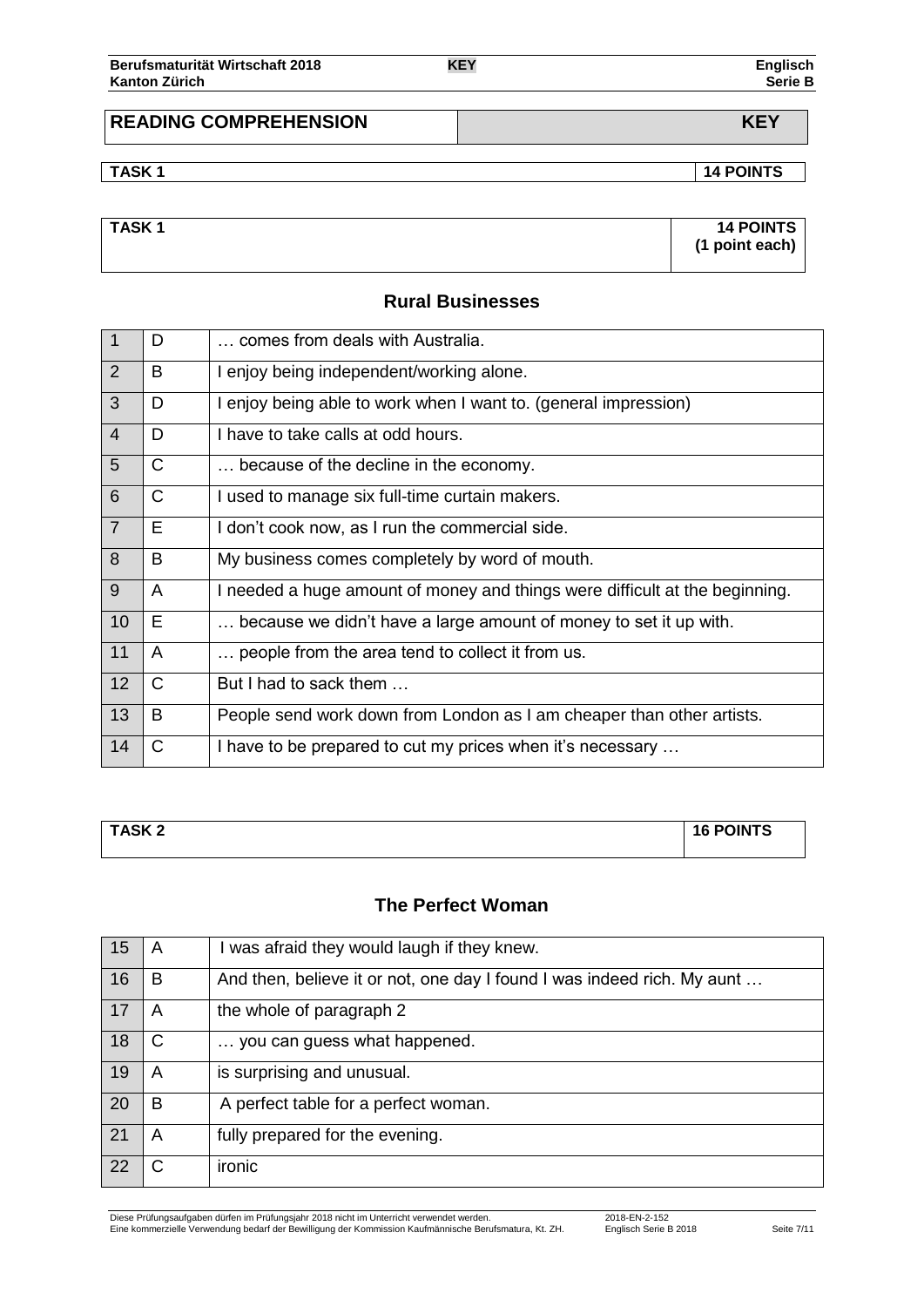| TASK 1 (Long or short forms are accepted. Verb forms must be spelled | 10 POINTS        |
|----------------------------------------------------------------------|------------------|
| correctly!)                                                          | $(1$ point each) |
|                                                                      |                  |

- 1) had left
- 2) was eating
- 3) had boiled
- 4) rang
- 5) am calling
- 6) have been looking
- 7) have located
- 8) does that mean
- 9) won't believe
- 10) have seen / see

| TASK 2 (Spelling has to be correct. The answers are either right or wrong.) | $\vert$ 12 POINTS |
|-----------------------------------------------------------------------------|-------------------|
|                                                                             | (1 point each)    |

- 1) spite of (them) losing
- 2) must have been exhausted
- 3) there used to be
- 4) being told what to do
- 5) had our garage vandalised
- 6) he thought I might recover
- 7) I will be taking my
- 8) have been in London for
- 9) was far worse
- 10) have got used to sending / are used to sending
- 11) is only (a) little
- 12) had already swum

| TASK <sub>3</sub> | <b>POINTS</b><br>$\bullet$ |
|-------------------|----------------------------|
|                   | point each)                |

- 1. engineer
- 2. numerous
- 3. poverty
- 4. largely
- 5. wealthy
- 6. locally
- 7. appointment
- 8. height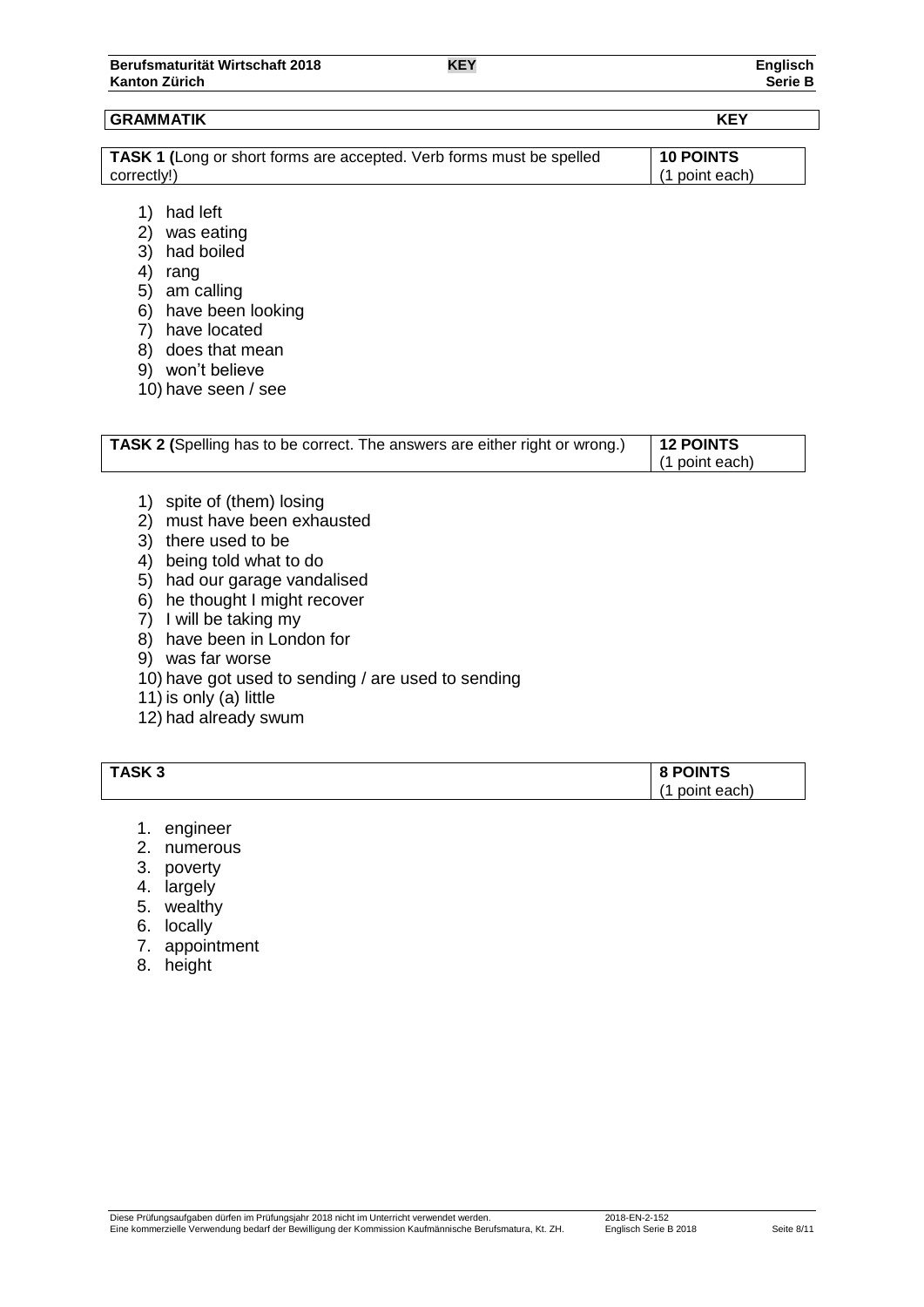#### **BMP WRITING TASK 2018**

| Candidate Name: | Candidate Number: |  |
|-----------------|-------------------|--|
|                 |                   |  |

|                | CRITERIA (marked on a basis of 0 - 10 points) | <b>Maximum points</b><br>10 each |
|----------------|-----------------------------------------------|----------------------------------|
|                |                                               |                                  |
| 1              | Content                                       |                                  |
| $\overline{2}$ | Style, Conventions; Paragraphing & Cohesion   |                                  |
| 3              | Vocabulary: range, accuracy                   |                                  |
| 4              | Grammar: range, accuracy                      |                                  |
|                |                                               |                                  |
| $1 - 4$        | Total (max 40 points)                         |                                  |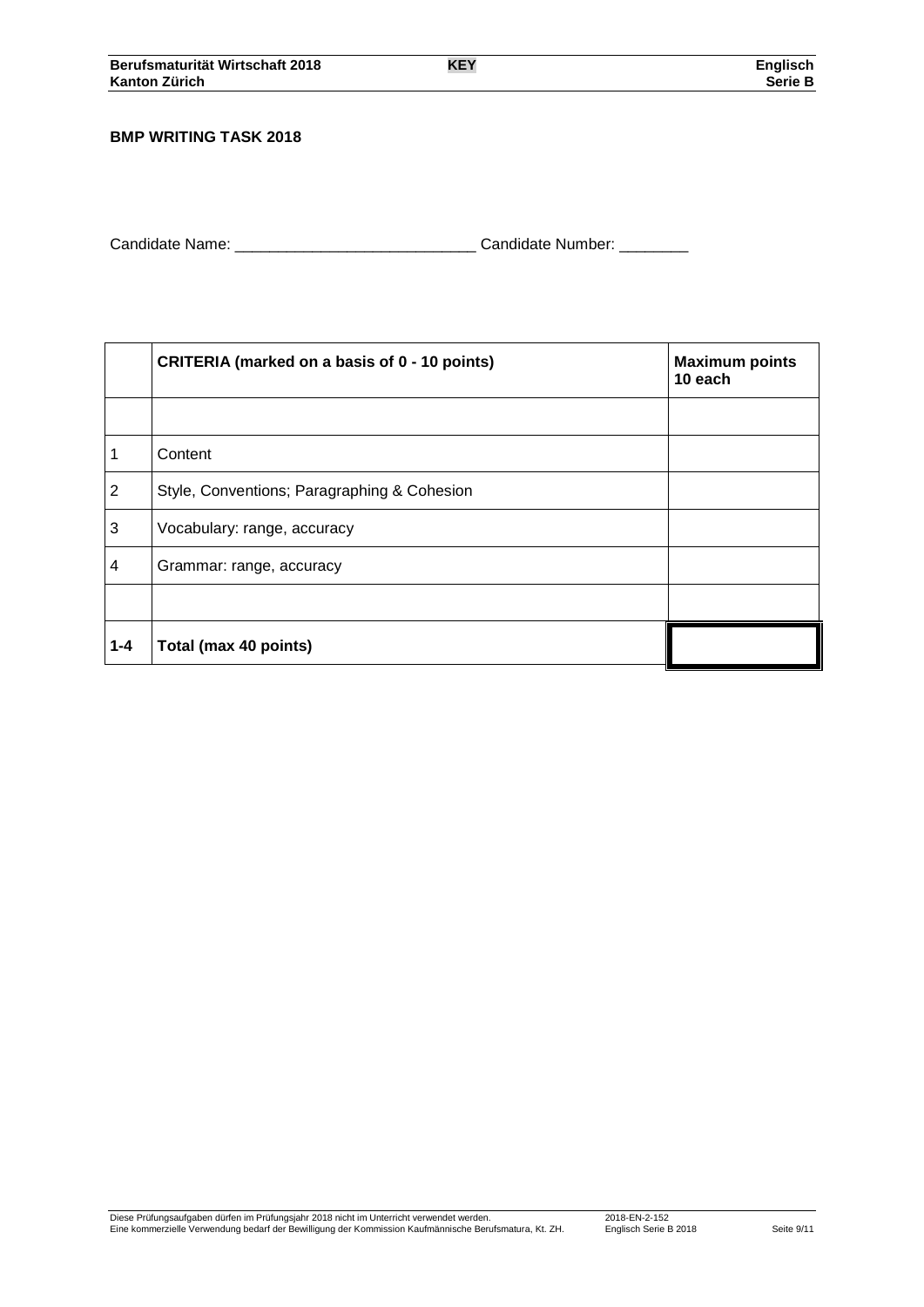# **BMP WRITING TASK 2018**

#### **Suggested Marking Scheme**

|         | <b>CRITERIA</b> (marked on a basis of 0-6 points) | <b>Points</b> |  |
|---------|---------------------------------------------------|---------------|--|
|         |                                                   |               |  |
|         | Content                                           | $0 - 10$      |  |
| 2       | Style, Conventions *; Paragraphing, Cohesion **   | $0 - 10$      |  |
| 3       | Vocabulary: range, accuracy                       | $0 - 10$      |  |
|         | Grammar: range, accuracy                          | $0 - 10$      |  |
|         |                                                   |               |  |
| $1 - 4$ | Grand total (max)                                 | 40            |  |

Four aspects of a student's writing are looked at:

- 1) **Content** focuses on how well a student has answered a given task:
	- Have all the relevant content points been given based on the task?
	- Is the target reader fully informed?
	- Have additional details been given to make the task sound realistic?
- 2) Using the **conventions\*** of the communicative task effectively to hold the target reader's attention. **Cohesion\*\*** is enhanced by text logic, organisation into clear paragraphs, and appropriately

used linking devices, reference words (e.g. relative pronouns) and punctuation.

- 3) Using a wide range of **vocabulary** appropriately. The focus is, therefore, on range as well as accuracy.
- 4) Using a range of simple and complex **grammatical forms** with control and flexibility. The focus is on both range and accuracy.

#### \*for an **EMAIL/LETTER** that would mean

- appropriate opening and closing (Dear ... / Yours ... / first & final sentences)
- effectively communicating ideas / thoughts

#### \*for an **ESSAY** that would mean

- introduction (*outlining main arguments*) and conclusion (*expressing own opinion*)
- clear development of argument (*content + cohesion*)
- providing details in support of argument

#### \*for a **REPORT** that would mean

- clearly organised (*introduction - stating the aim, main points, conclusion - making recommendations*)
- formatted into clear sections with section headings

#### \*for a **REVIEW** that would mean

- clearly organised (*introduction - stating the aim / description of the event, main points (likes and/or dislikes), conclusion - making recommendations*)
- formatted into clear sections